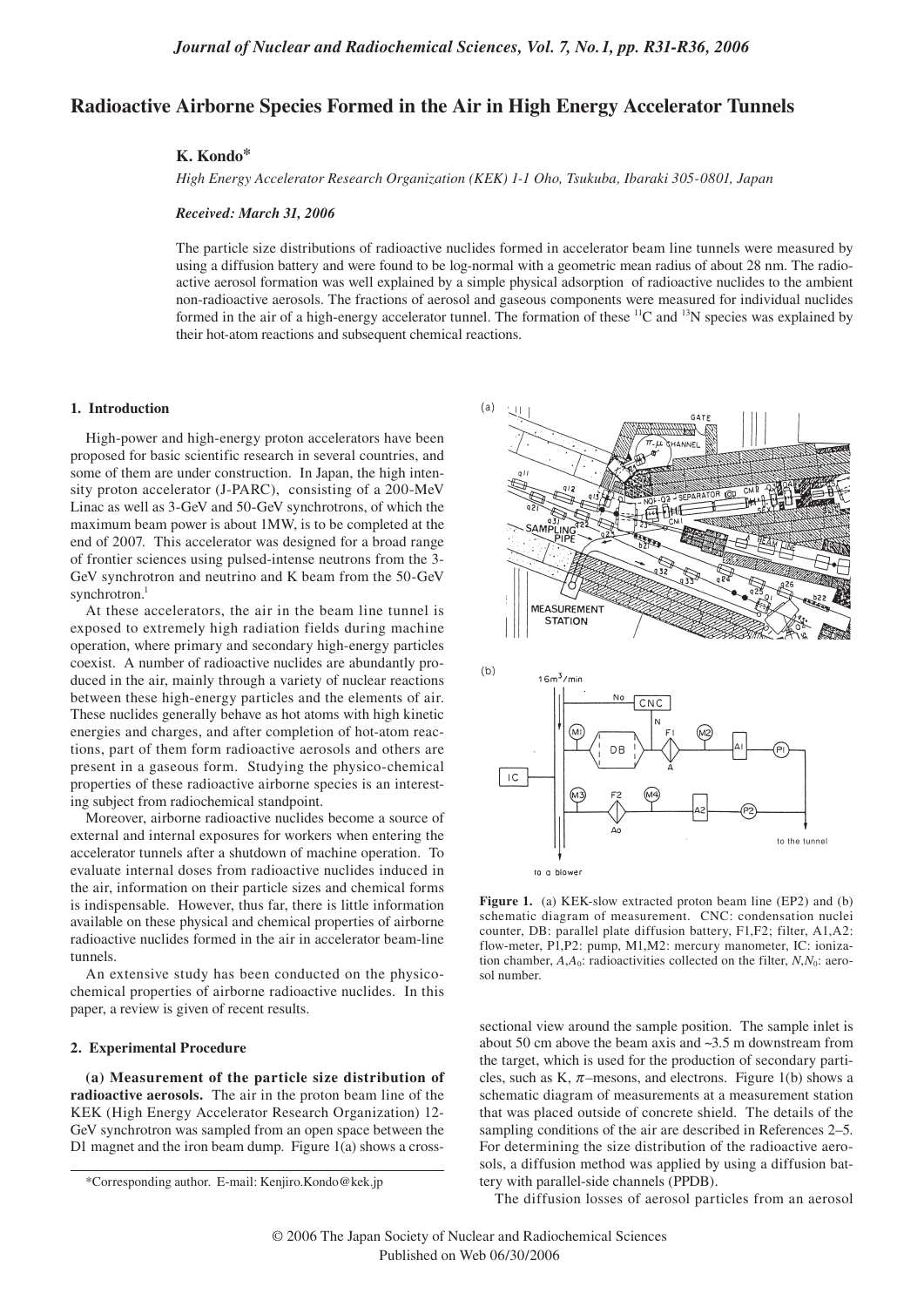undergoing a laminar flow through the channels of a PPDB depend on the diffusion coefficient of the particles, the mean linear rate of the aerosol flow, and the dimensions of the channel. For mono-dispersed aerosols, the penetration fraction (*P*) with this type of battery is given by the DeMarcus' equation,<sup>6</sup>

$$
P = \frac{n}{n_0} = 0.9149 \exp(-3.77 \nu) + 0.0592 \exp(-44.6 \nu) + 0.026 \exp(-302 \nu). \tag{1}
$$

Here *n* and  $n_0$  are the particle concentrations at the exit and entrance of the battery, respectively, and  $v$  is an experimental parameter. The diffusion coefficient  $(D)$  and  $\nu$  are defined by the following equations:

$$
v = \frac{NDbl}{tQ},
$$
  
\n
$$
D = \frac{kT}{6\pi\eta r} \left[ 1 + A\frac{L}{r} + C\frac{L}{r} \exp(-\frac{Br}{L}) \right],
$$
\n(2)

where *N* is the channel number of a diffusion battery, *r* the aerosol radius, *t* the half width between the plates, *b* the height of the battery, *l* the length of the battery, *Q* the flow rate, *k* Boltzman's constant  $(1.38\times10^{-16} \text{ erg K}^{-1})$ , *T* the temperature (K), *L* the mean-free path of air molecules  $(0.653 \times 10^{-5} \text{ cm})$  and  $\eta$ the viscosity of the air  $(1.83\times10^{-4}$  dyne cm<sup>-2</sup> at 296 K and 101.3 kPa). A*,* B*,* and C are coefficients for Cunningham's correction  $(A = 1.246, B = 0.87, and C = 0.42)$ . The dimensions of the PPDB used in the present work were  $N = 20$ ,  $t = 0.05$  cm,  $b =$ 20 cm, and *l* = 57 cm.

Generally aerosols are polydisperse and of a log-normal distribution. The following generalized DeMarcus' equation is assumed for aerosols with a log-normal distribution of particle sizes<sup>7</sup>:

$$
P = \frac{0.9149}{\sqrt{2\pi} \log \sigma_{g}} \int_{-\infty}^{+\infty} \exp(-3.77 \nu) \exp\left[\frac{-(\log r - \log r_{g})^{2}}{2\log^{2} \sigma_{g}})\right] d\log r
$$
  
+ 
$$
\frac{0.0592}{\sqrt{2\pi} \log \sigma_{g}} \int_{-\infty}^{+\infty} \exp(-44.66 \nu) \exp\left[\frac{-(\log r - \log r_{g})^{2}}{2\log^{2} \sigma_{g}})\right] d\log r,
$$
 (4)

where  $r_{\rm g}$  and  $\sigma_{\rm g}$  are the mean geometric radii and the standard geometric deviations, respectively. The third term in eq 1 can be neglected in view of its smallness.

In the present work,  $n/n_0$  can be replaced by the ratio of the radioactivity collected on the filter (*A*) through the PPDB to the total radioactivity  $(A_0)$ . The radioactivities, A and  $A_0$  were collected at the same time, as Figure 1 shows. The relation of *P* vs *Q* was obtained experimentally, and then the  $r_g$  and  $\sigma_g$  values were evaluated from curve fitting method using a leastsquares-fitting computer code (SALS).<sup>8</sup>

**(b) Radioactive aerosol formation using Ar gas containing dioctyl phthalate aerosols.** In order to investigate more precisely the formation mechanism of radioactive aerosols under well defined experimental conditions, argon gas containing dioctyl phthalate(DOP) aerosols was irradiated 65 MeV qusai-monoenergetic neutrons produced from the  ${}^{7}Li(p, n)$ reaction by bombarding a 5.2 mm thick <sup>7</sup>Li-target with 68 MeV protons from an AVF cyclotron. The experiment was carried out at Takasaki Ion Accelerator for Advanced Radiation Application (TIARA) of the Japan Atomic Energy Research Institute. Figures 2(a) and 2(b) show a schematic view of the monoenergetic neutron source and a block diagram of the experimental setup. All charged particles were swept out by a clearing magnet, and the chamber was irradiated by pure monoenergetic neutrons. The argon gas served as a target for the production of radioactive nuclides as well as a gaseous medium for suspending the DOP aerosols. As predominant radioactive nuclides, <sup>38</sup>Cl(*T*<sub>1/2</sub>=37.2 min) and <sup>39</sup>Cl(*T*<sub>1/2</sub>=55.6 min) are produced through the (n, 2np) and (n, np) reactions of  $^{40}$ Ar. High-purity Ar gas was flowed into the irradiation chamber at a flow rate of 20 L/min for 5 min. Then, the DOP aerosols were generated from liquid DOP using an atomizer (Model



Figure 2. (a) Schematic view of the mono-energetic neutron source facility at TIARA. (b) Block diagram of the experimental setup.

3075,TSI Inc.) and the thus-obtained poly-disperse DOP aerosols were evaporated and condensed in the aerosol conditioner (Model 3072,TSI Inc.). The volume fraction of DOP in 2-propanol was 10% and the flow rate of argon was 1 L/min. The size distribution of the DOP was measured with a scanning mobility particle sizer (SMPS Model 3936L22,TSI Inc.) consisting of an electrostatic classifier and a condensation particle counter, which can measure the size distribution of aerosols in the particle diameter range from  $0.01$  to 1  $\mu$ m over a wide range of concentrations (from 2 to  $10^8$  particles/ cm<sup>3</sup>). After confirming the particle size distribution, the aerosol suspended in argon were introduced into the argon-filled irradiation chamber for 5 min, and then the inlet and outlet of the chamber were closed. The concentration of the DOP aerosols in the chamber was on the order of  $10^4$  particles/  $cm<sup>3</sup>$ . The prepared sample-gas was irradiated with 65 MeV qusai-monoenergetic neutrons of  $2.3 \times$  $10^4$  cm<sup>-2</sup> s<sup>-1</sup> for 60–120 min. After irradiation, the sample gas was collected with a membrane filter at a flow rate of 20 L/min. The size distribution of the aerosols was measured using a electrical low-pressure impactor (Model ELPI-2000, Dekati.). For the activity-weighted size distribution, the collection substrates of the impactor stages were removed after sampling and their radioactivities were measured using a gas-flow counter.

**(c) Measurement of chemical forms of 11C and 13N airborne species.** Measurements of <sup>11</sup>C and <sup>13</sup>N chemical species were carried out by using a chamber consisting of a cylindrical and trapezoidal vessels made of aluminum having a volume of  $0.67$  m<sup>3</sup> at the slow extracted proton beam line (EP-2) of the KEK 12-GeV synchrotron. A measurement station consisting gas-sampling and analyzing systems was placed in an area outside of the accelerator shielding. Atmospheric air free from aerosols or high-purity mixed gas ( $N_2$  80% and  $O_2$  20%) from a gas cylinder was continuously supplied into the irradiation chamber. The details of the sampling conditions of the air are described in References 9–12.<br>Possible species of  ${}^{11}C$  in the irradiated air would be  ${}^{11}C$ ,

 $\rm ^{11}CO_{2}$ ,  $\rm ^{11}C$ -hydrocarbons, and H<sup>11</sup>CN. A measurement of the concentration of these species was carried out by a sampling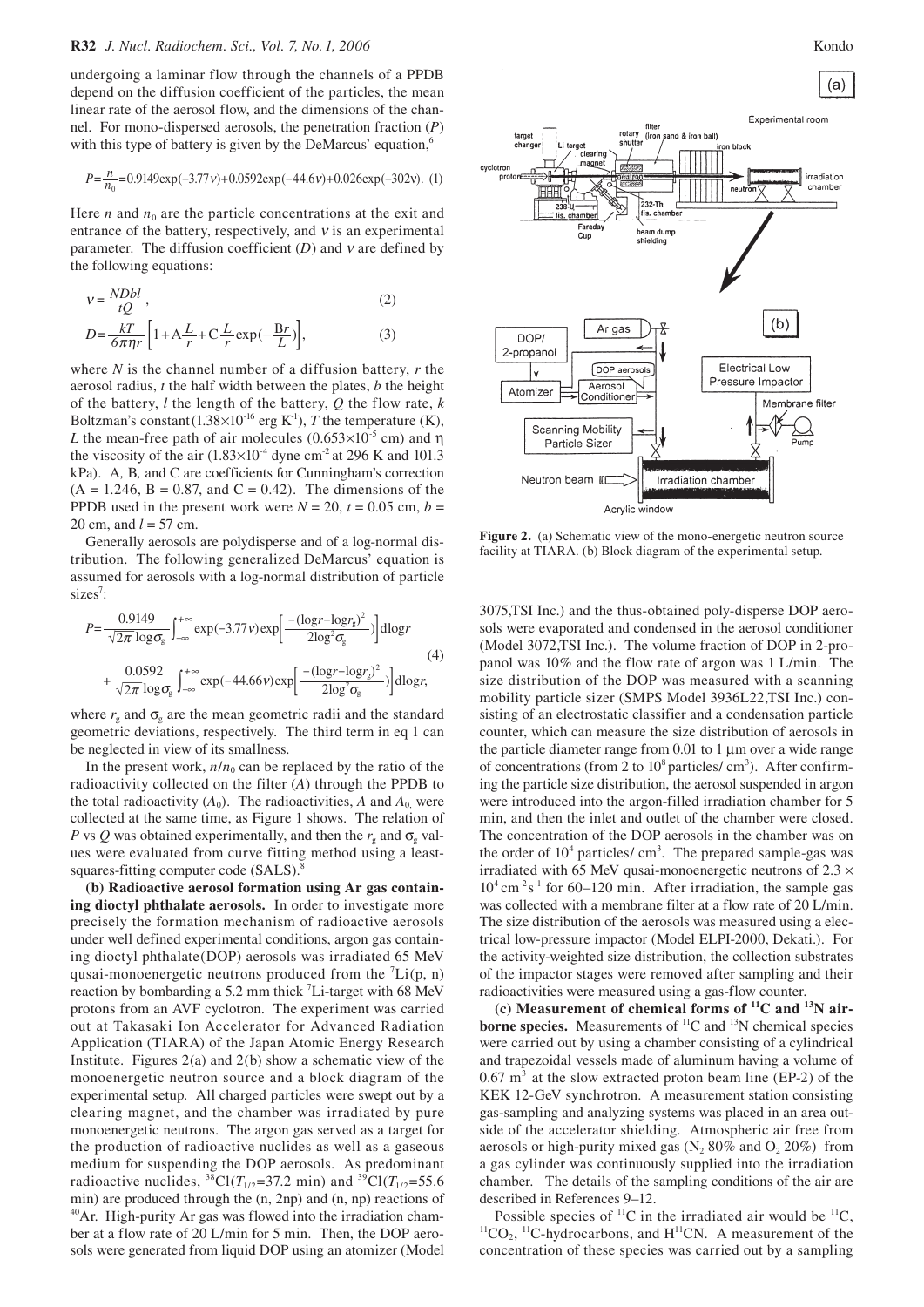method using alkaline traps and a cold trap. After removing the radioactive aerosols with the membrane filter at a flow rate of 0.3 L/min,  ${}^{11}CO_2$  was collected in the first KOH trap and  ${}^{11}CO$  was collected in the second KOH trap after being oxidized to  ${}^{11}CO_2$  by the hopcalite. The radioactivity in each trap was measured by  $\gamma$ -ray spectrometry. The total  $^{11}C$  activity was obtained by a system consisting of a membrane filter, a Pd catalyst and a KOH trap. The Pd catalyst maintained at 550 ˚C oxidized both  ${}^{11}CO$  and  ${}^{11}C$ -hydrocarbons to  ${}^{11}CO_2$ . The collection of  $H^{11}CN$  was carried out by the cold trap kept at -25 °C, in which  $H^{11}CN$  could be collected. The sampled air was also analysed with a radio-gaschromatograph.

A new filter technique was developed for the analysis of individual chemical species of  $^{13}N$ . The filter packs for collecting <sup>13</sup>NO<sub>2</sub> and <sup>13</sup>NO consisted of Na<sub>2</sub>CO<sub>3</sub>-,NiO<sub>2</sub>, and Co<sub>2</sub>O<sub>3</sub>impregnated filter arranged in series.<sup>10</sup> After removing radioactive aerosols by passing through a Teflon filter,  $H^{13}NO<sub>2</sub>$ and  $H^{13}NO_3$  were collected by a Na<sub>2</sub>CO<sub>3</sub>-impregnated filter. <sup>13</sup>NO<sub>2</sub> and <sup>13</sup>NO were separately collected on the NiO-, and  $Co<sub>2</sub>O<sub>3</sub>$ -impregnated filters, respectively. Further, selective collection systems for  $H^{13}NO_2$  and  $H^{13}NO_3$  consist of two sets of assemblies. One was for the total  $H^{13}NO_3$  and  $H^{13}NO_2$ , and the other was for  $H^{13}NO_2$  alone.  $H^{13}NO_3$  and  $H^{13}NO_2$  were selectively stripped from the sample air into a scrubbing solution (0.05M NaOH) as a nitrite and nitrate, respectively. The nitrate was reduced with hydrazine sulfate in the presence of Cu(ll) to nitrite, which was then reduced to 13NO with ascorbic acid solution.  $H^{13}NO_3$  was determined by the difference between the two measurements.

#### **3. Results and Discussion**

**(a) Gaseous and aerosol fractions of airborne nuclides.** The typical γ-ray spectrum of radioactivities collected on the filter is shown in Figure 3. The number of radioactive nuclides found in this experiment was relatively small compared to the number of possible radioactive nuclides expected to be produced. This could be explained as follows; (a) their concentrations were too low to detect by γ-ray spectroscopy. (b) Some of the nuclides were pure-β emitters. The airborne radioactivity concentrations for individual nuclides changed from one measurement to another depending on the conditions of machine operation, such as the beam intensity and the degree of beam loss. The concentrations for the principal nuclides were  $\sim 7 \times 10^{-1}$  Bq/cm<sup>3</sup> for <sup>11</sup>C, ~1.5 Bq/cm<sup>3</sup> for <sup>15</sup>O,~ 5.9×10<sup>-5</sup> Bq/cm<sup>3</sup> for <sup>3</sup>H, ~1.7×10<sup>-4</sup> Bq/cm<sup>3</sup> for <sup>7</sup>Be, ~ 9.6×10<sup>-5</sup> Bq / cm<sup>3</sup> for <sup>24</sup>Na, and ~5.6×10<sup>-5</sup>  $Bq/cm<sup>3</sup>$  for  $<sup>38</sup>S$ .</sup>

The aerosol fractions were estimated to be ~1.9% for <sup>11</sup>C and <sup>13</sup>N, 0.5% for <sup>15</sup>O, and ~0.05% for <sup>18</sup>F. For <sup>38</sup>S, <sup>38</sup>Cl, and <sup>39</sup>Cl, they were found to have both aerosol and gaseous components from measurements using a NaOH filter paper. The aerosol fractions were 50% for  $38S$ , 78% for  $38Cl$ , and 72% for  $39Cl$ . In the case of  ${}^{38}$ Cl, the genetic relation between  ${}^{38}S$  and  ${}^{38}Cl$  was taken into account. The radioactive nuclides other than those nuclides were present as 100% aerosols. A summary of these measurements is given in Table 1. So far, little is known about the fractions of gaseous and aerosol components for the nuclides produced in the air of accelerator tunnels. These results give useful information for estimating internal radiation doses

**(b) Particle size distribution of radioactive aerosols and mechanisms of radioactive aerosol formation.** Figure 4 shows the relations of  $A/A<sub>0</sub>$  vs  $Q$  obtained by using the PPDB for <sup>7</sup>Be-, <sup>24</sup>Na-, and <sup>38</sup>S-aerosols. Measurements for other radioactive nuclides, except those three nuclides, were not conducted because of their low radioactivities. The experimental errors in the figure are the standard deviations for the counting statistics. The solid lines indicate the best results of the leastsquares fitting. Statistical analyses gave the parameters  $r_g$ 



**Figure 3.** Typical γ-ray spectrum of the radioactivity collected on the filter.



**Figure 4.** The relationship of  $A/A_0$  vs flow-rate for <sup>7</sup>Be-, <sup>24</sup>Na-, and <sup>38</sup>S-aerosols.  $\bullet$  : experimental, — : calculated using SALS code.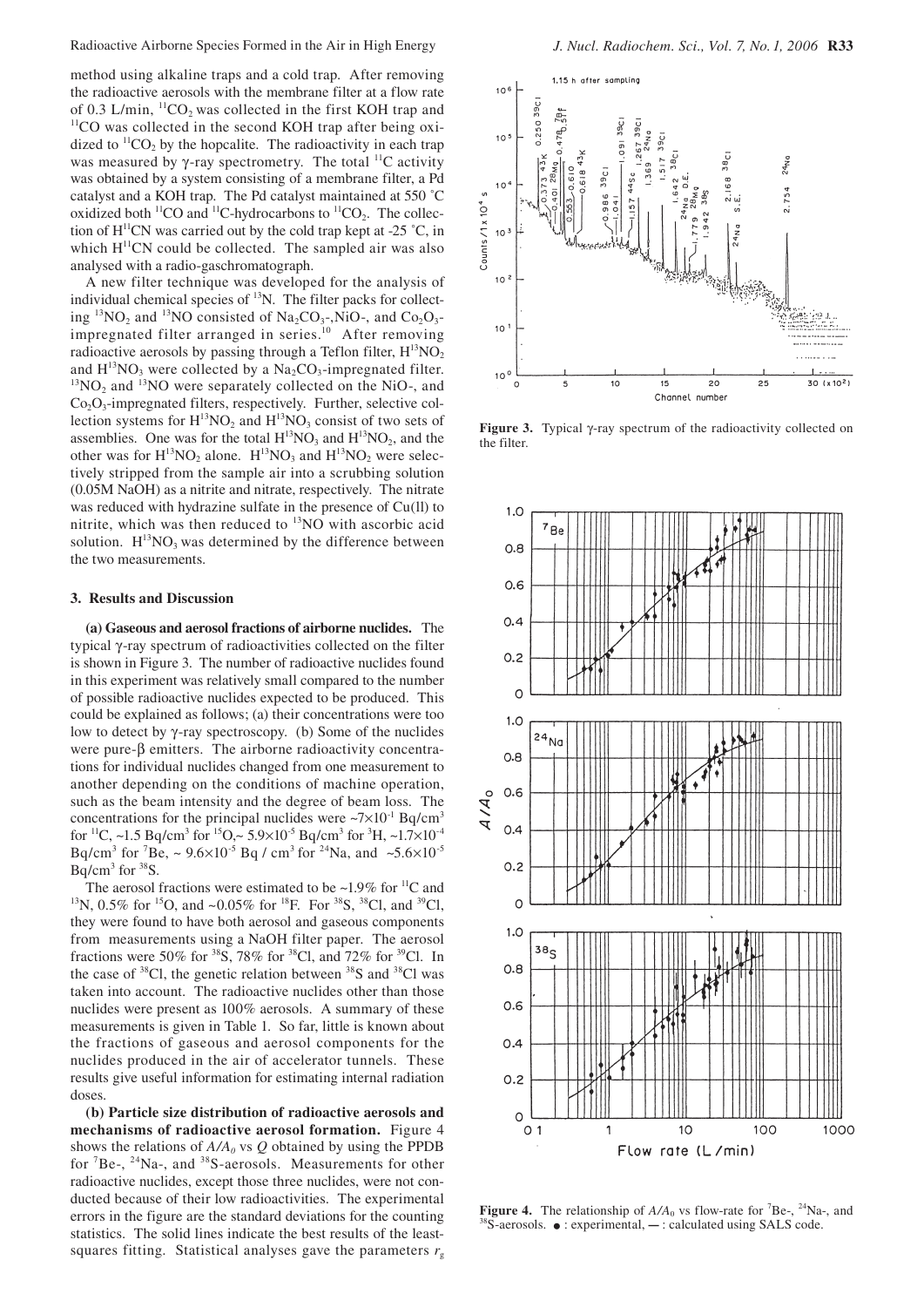(geometric mean radii) and  $\sigma_{g}$  (standard geometric deviation). They were determined to be  $r_g = 0.027 \pm 0.005$  µm and  $\log \sigma_g$  $= 0.36 \pm 0.02$  for <sup>7</sup>Be,  $r_g = 0.027 \pm 0.01$  µm and  $\log \sigma_g = 0.44 \pm 0.02$ 0.04 for <sup>38</sup>S, and  $r_g = 0.028 \pm 0.009$  µm and  $\log \sigma_g = 0.33 \pm 0.02$ for 24Na-aerosols. The obtained log-normal distributions are shown in Figure 5, together with that of the non-radioactive aerosols observed during the machine operation.

As Figure 5 shows, the particle size distributions for  $7Be$ ,  $24$ Na- and  $38$ S-aerosols are very similar to each other, although the standard geometric deviations are slightly different. It is very interesting that these aerosols are of about the same radii regardless of the differences of the physical and chemical properties among them. This fact suggests that the aerosol formation of these nuclides proceeds via a simple physical adsorption to ambient non–radioactive aerosols.13 The aerosol size distributions for other isotopes, such as iron, scandium, and manganese isotopes, were not determined because of their low radioactivities, though their size distributions are considered to be similar to those for  ${}^{7}Be$ ,  ${}^{24}Na$ , and  ${}^{38}S$ .

Naturally occurring radioactive aerosols of radon and/or thoron daughters also have a similar size distribution, but their geometric mean radii are considerably greater than the present values. It is also reported that the radioactive aerosols of fission products from atomic bomb tests have different size distributions in the stratosphere and troposphere, depending on the characteristics of the ambient non-radioactive aerosols.<sup>1</sup>

The size distribution of non-radioactive aerosols obtained in this experiment was of a log-normal shape with a geometric mean radius of 0.01  $\mu$ m and  $\log \sigma$ <sub>g</sub> = 0.3, as shown in Figure 5, and the aerosol concentrations were  $(-1.5-4.3)\times10^5$ /cm<sup>3</sup>, depending on the beam intensity. It is very interesting that the non-radioactive aerosols formed during machine operation were of sizes much smaller than those of the non-radioactive aerosols present in the natural environment. Most atmospheric aerosols in the submicron region are generally considered to contain sulfate formed through the photochemical oxidation of  $SO_2^{18}$  of which the concentration in the atmospheric air is 5–1.5  $\mu$ g/m<sup>3.19</sup> In this experiment, the air is exposed to very high radiation of about  $10^4$  R/h at the sampling inlet. Under these conditions, the non-radioactive submicron aerosols in the air of EP-2 tunnel are considered to be mostly sulfate aerosols formed through radiolytic oxidation reactions of  $SO<sub>2</sub>$ . Indeed, it was confirmed by ion-chromatographic analysis that the non-radioactive aerosols in the size range below 0.45 µm in diameter,



**Figure 5.** The log-normal distributions of  ${}^{7}Be^{-}$ ,  ${}^{24}Na^{-}$ , and  ${}^{38}S$ -aerosols.  $0:$  non-radioactive aerosl, 1: <sup>24</sup>Na, 2: <sup>7</sup>Be, 3: <sup>38</sup>S.

contained sulfate compounds in significant quantity.<sup>20</sup>

Therefore, it seems likely that the  $^7$ Be-,  $^{24}$ Na-, and  $^{38}$ S-aerosols are formed by the attachment of these nuclides to the nonradioactive aerosols containing  $SO_4^2$ , which are formed by radiation-induced reactions. These radioactive aerosol size distributions  $(F(r))$  can be determined by multiplying the nonradioactive aerosol size distribution  $(N(r))$  by the attachment coefficient  $β(r)$ .  $β(r)$  was calculated using the following equation, assuming that these radioactive atoms are neutral and the attachment proceeds via simple physical adsorption:

$$
\beta(r) = \frac{\pi r^2 \overline{v}}{\left(1 + \frac{\overline{v}r}{4D}\right)},
$$
\n(5)

where *r* is an aerosol radius,  $\overline{v}$  the average velocity and *D* the diffusion coefficient. *D* and  $\overline{v}$  are defined by the following equations:

$$
D = \frac{3}{8} L \sqrt{\frac{\pi k T (m + M)}{m M}},
$$
\n(6)

$$
\overline{v} = \sqrt{\frac{8kT}{\pi M}} \tag{7}
$$

where *m* and *M* are the mass of nuclide and air molecule, respectively, *T* the temperature (296 K), *k* Boltzmann's constant, and *L* the mean-free path. By using the thus-calculated  $\beta(r)$  for each nuclide, the radioactive size distribution  $(F(r))$  was obtained. As depicted in Figure 6, the thus-calculated distributions were almost the same as those for  ${}^{7}Be$ ,  ${}^{24}Na$ , and  ${}^{38}S$ aerosols. This is indicative that these aerosols are formed by a simple physical attachment to the ambient sulfate aerosols<sup>4</sup>.

In addition, the simple adsorption of the nuclide to the ambient aerosols was confirmed by the experiments using Ar gas containing DOP aerosols of a given poly-disperse size distribu- $\sum_{n=1}^{\infty}$  and the sample gas was irradiated by well-collimated monoenergetic neutrons of 65 MeV, where no significant radiations without neutrons were concomitant. It was confirmed that 38Cl- and 39Cl-aerosols were formed only for the argon gas containing the DOP aerosols and were not observed without the DOP aerosols. Figure 7 shows the DOP size distribution and the activity-weighted size distribution. Here, the activityweighted size distribution was obtained from the total activity of 38Cl and 39Cl to the end of sampling. The distribution curves were normalized to the respective maximum concentrations.



Figure 6. Comparison between the log-normal aerosol size distributions obtained experimentally and those calculated.  $\cdots$ : experimental,  $\cdots$  -  $\cdots$  : calculated; 1: <sup>24</sup>Na, 2: <sup>7</sup>Be, 3: <sup>38</sup>S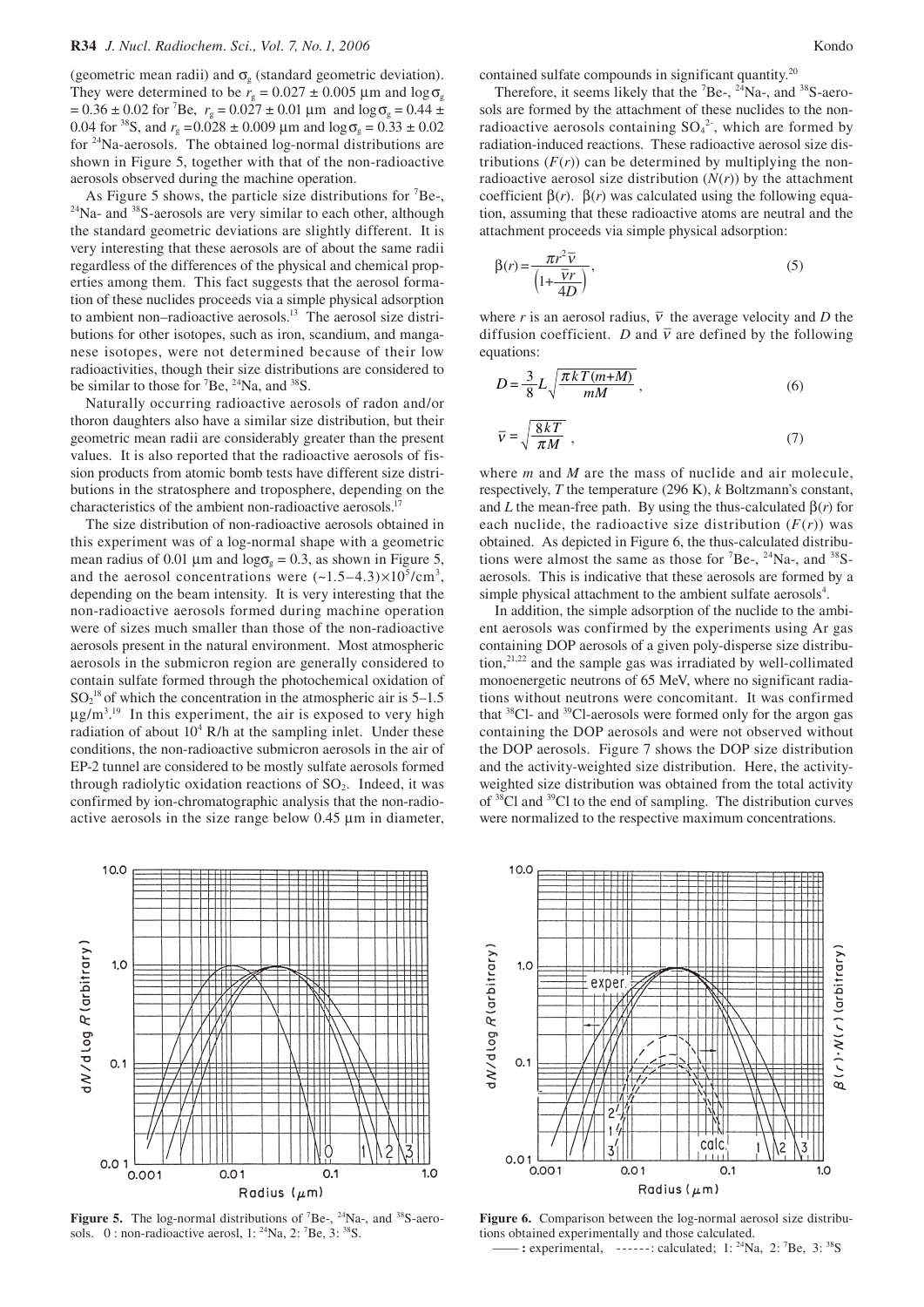

Figure 7. Size distribution of <sup>38</sup>Cl and <sup>39</sup>Cl attached DOP aerosols formed by the irradiation of 45 MeV neutrons ○:measured number size distribution, ●:measured activity size distribution

The activity-weighted size distribution curve slightly shifted toward larger particle diameter, compared to the DOP size distribution, and the computed distribution was well fitted to the one obtained experimentally. This result is similar to those for  ${}^{7}$ Be-,  ${}^{24}$ Na-, and  ${}^{38}$ S-aerosols, and supports the formation mechanism of aerosol formation mentioned above.

The radionuclides produced via nuclear reactions would have large kinetic energies and/or charges at their birth and interact with the surrounding as hot atoms. After completion of these hot atom reactions, most of them are likely to attach to the surrounding non-radioactive aerosols. The present results support that the radioactive aerosol formation proceeds by a simple physical attachment to the ambient non-radioactive aerosols with a certain distribution.

**(c) Chemical forms of gaseous 11C and 13 N and their formation mechanisms.** Table 1 summarizes the chemical compositions of gaseous  ${}^{11}C$  and  ${}^{13}N$ .  ${}^{11}C$  and  ${}^{13}N$  atoms behave as hot atoms and react with the ambient molecules to lead to the formation of  $^{11}$ C- and  $^{13}$ N-labeled species. Wolf et al.<sup>23, 24</sup> extensively studied the reaction products of energetic <sup>11</sup>C atoms produced in  $N_2$ -O<sub>2</sub> gases of various compositions using 3-GeV and 10-MeV protons. They found that the primary products are  $11^1$ CO and  $11^1$ CO<sub>2</sub>, and they explained the formation of these products by the following hot  ${}^{\hat{11}}C^*$  atom reactions, which leads  ${}^{\hat{11}}CO$  and  ${}^{\hat{11}}CN$ :

$$
{}^{11}C^* + O_2 \to {}^{11}CO + O,
$$
  
\n
$$
{}^{11}C^* + N_2 \to {}^{11}CN + N.
$$
  
\n(1)  
\n(2)

The reaction (1) is exothermic by -128 kcal/mol, while the reaction (2) is endothermic by 50 kcal/mol. Thus formed  ${}^{11}CN$ is instantaneously oxidized to  ${}^{11}CO_2$ .

$$
{}^{11}CN + O_2 \rightarrow {}^{11}CON + O, \tag{3}
$$
  

$$
{}^{11}CON + O_2 \rightarrow {}^{11}CO_2 + NO. \tag{4}
$$

They also estimated that the reactivity of energetic  ${}^{11}C$  atoms toward  $O_2$  is nine-times larger than that toward to  $N_2$ . From the reactivities of  ${}^{11}C$  with  $O_2$  and N<sub>2</sub>, and their contents in the air, the percentages of  ${}^{11}CO$  and  ${}^{11}CO_2$  as primary products were evaluated to be about 70% and 30%, respectively. The composition is close to those, as shown in Table 1, and the present result supports the idea that the 11C species are formed by the above mentioned hot atom reactions.<br>On the other hand, the maior species for  $^{13}N$  were  $^{13}N_2$  and

 $^{13}NO<sub>2</sub>$ , and although smaller quantities of  $^{13}NO$  and  $H^{13}NO<sub>2</sub>$ were also observed, significant quantities of  $H^{13}NO<sub>3</sub>$  were not detected. The recoil  $^{13}N$  atoms would attack nitrogen molecules by hot-atom reactions, leading directly the  $^{13}N<sub>2</sub>$  formation.

**Table 1: (a) Fractions of aerosol and gseous components and (b) chemical species of gaseous components**

|  |  | (a) Fractions of aerosol and gaseous components |
|--|--|-------------------------------------------------|
|  |  |                                                 |

| Nuclide       | Component         |                   |  |  |
|---------------|-------------------|-------------------|--|--|
|               | Aerosol Component | Gaseous Component |  |  |
| $^{11}C$      | $1.9\%$           | 98.1%             |  |  |
| $^{13}N$      | $1.9\%*$          | 98.1%             |  |  |
| $^{15}$ O     | $0.5\,\%$ **      | 99.5%             |  |  |
| $^{18}F$      | $0.05\,\%$ **     | 99.95%            |  |  |
| $^{38}$ Cl*** | 73%               | 27%               |  |  |
| 39 Cl***      | 72%               | 28%               |  |  |
| $388$ ***     | 50%               | 50%               |  |  |

\*:  $\pm 0.4\%$ , \*\*:  $\pm (0.02 \sim 0.04)\%$ , \*\*\*: A NaOH loaded filter was used to collect gaseous components.

# **(b) Chemical species**

<sup>11</sup>C species<br><sup>11</sup>CO : ~80%, <sup>11</sup>CO<sub>2</sub> : ~20% <sup>13</sup>N species  $^{13}N_2$  : ~55%,  $^{13}N_2$  : ~45%, others : less than 1%

It is also considered that a large fraction of the kinetically thermalized recoil <sup>13</sup>N atoms would be electronically excited at the time of the reaction. The excited states are considered to be  $N(^{2}D)$  and  $N(^{2}P)$ , having excitation energies of 2.38 and 3.57 eV, respectively. Hence, the excited  $13N^*$  atoms could supply the activation energy necessary for an exchange with nitrogen molecules  $25$ :

$$
{}^{13}N^* + N_2 \rightarrow {}^{13}NN^* + N, \tag{5}
$$
  
\n
$$
{}^{13}N^*({}^{2}D,{}^{2}P) + N_2 \rightarrow {}^{13}NN^* + N, \tag{6}
$$
  
\n
$$
{}^{13}NN^* + M \rightarrow {}^{13}NN + M^*.
$$
  
\n
$$
(7)
$$

The kinetic data indicate that  ${}^{13}NO_2$  could be produced through a subsequent oxidation of <sup>13</sup>NO with radiolytic products of  $O_3$ . <sup>13</sup>NO is a primary product from hot and thermal reactions of recoil <sup>13</sup>N atom with oxygen molecules;

$$
{}^{13}NO + O_3 \rightarrow {}^{13}NO_2 + O_2. \tag{8}
$$

The relative yields of  ${}^{13}N_2$  and  ${}^{13}NO_2$  suggest that the recoil  ${}^{13}N$  atoms are more likely to react faster with oxygen molecules by a factor of about 2.5 as compared with the reaction with nitrogen molecules.

The *G*-value for ozone formation in air was also calculated to be 6.4 (molecules/100 eV) at a dose rate of  $6\times10^{16}$  eVg<sup>-1</sup>s<sup>-1</sup>, which was slightly smaller than the value of 7.4 obtained by Willis et al.<sup>26</sup> at a high dose rate of  $10^{23}$  eV  $g<sup>-1</sup>s<sup>-1</sup>$ .

## **4. Summary**

The formation of radioactive aerosols was explained by a simple physical attachment of radioactive nuclides to ambient aerosols, and the size distributions of radioactive aerosols depended on the size distributions of ambient aerosols. It is considered that the non-radioactive aerosols of a submicron range contain sulfate formed by radiolytic reactions in the air of accelerator tunnels, where the air is exposed to very high radiations.

Most of <sup>11</sup>C and <sup>13</sup>N produced in the air are present in gaseous species, and are formed through hot-atom reactions and following thermal reactions. The chemical compositions of  ${}^{11}C$ and 13N were extensively studied. The results can be used for quantitative evaluations of the internal doses.